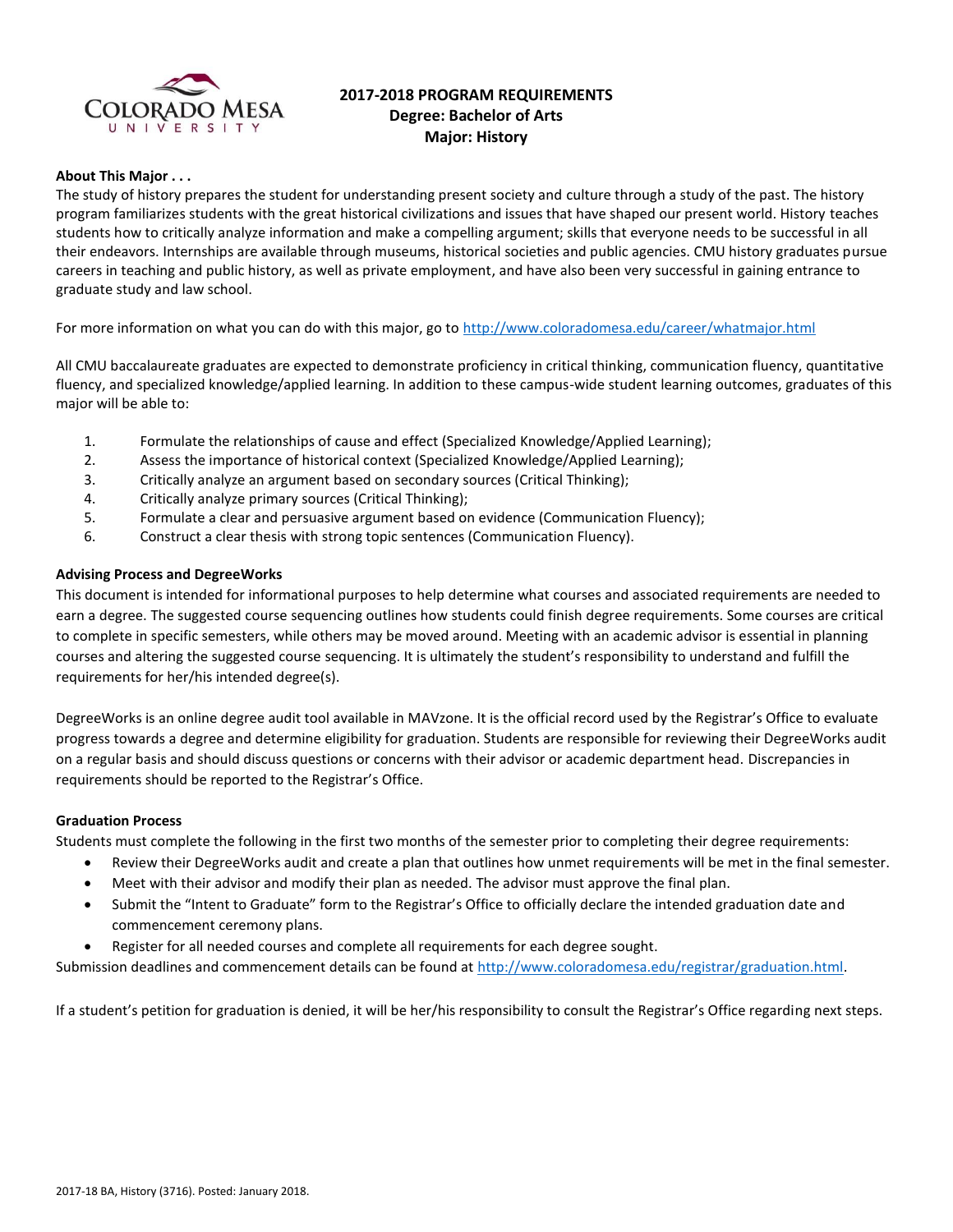# **INSTITUTIONAL DEGREE REQUIREMENTS**

The following institutional degree requirements apply to all CMU baccalaureate degrees. Specific programs may have different requirements that must be met in addition to institutional requirements.

- 120 semester hours minimum.
- Students must complete a minimum of 30 of the last 60 hours of credit at CMU, with at least 15 semester hours in major discipline courses numbered 300 or higher.
- 40 upper division credits.
- 2.00 cumulative GPA or higher in all CMU coursework.
- A course may only be used to fulfill one requirement for each degree/certificate.
- No more than six semester hours of independent study courses can be used toward the degree.
- Non-traditional credit, such as advanced placement, credit by examination, credit for prior learning, cooperative education and internships, cannot exceed 30 semester credit hours for a baccalaureate degree; A maximum of 15 of the 30 credits may be for cooperative education, internships, and practica.
- Pre-collegiate courses (usually numbered below 100) cannot be used for graduation.
- Capstone exit assessment/projects (e.g., Major Field Achievement Test) requirements are identified under Program-Specific Degree Requirements.
- The Catalog Year determines which program sheet and degree requirements a student must fulfill in order to graduate. Visit with your advisor or academic department to determine which catalog year and program requirements you should follow.
- See "Requirements for Undergraduate Degrees and Certificates" in the catalog for a complete list of graduation requirements.

### **PROGRAM-SPECIFIC DEGREE REQUIREMENTS**

2.0 cumulative GPA or higher in coursework toward the major content area.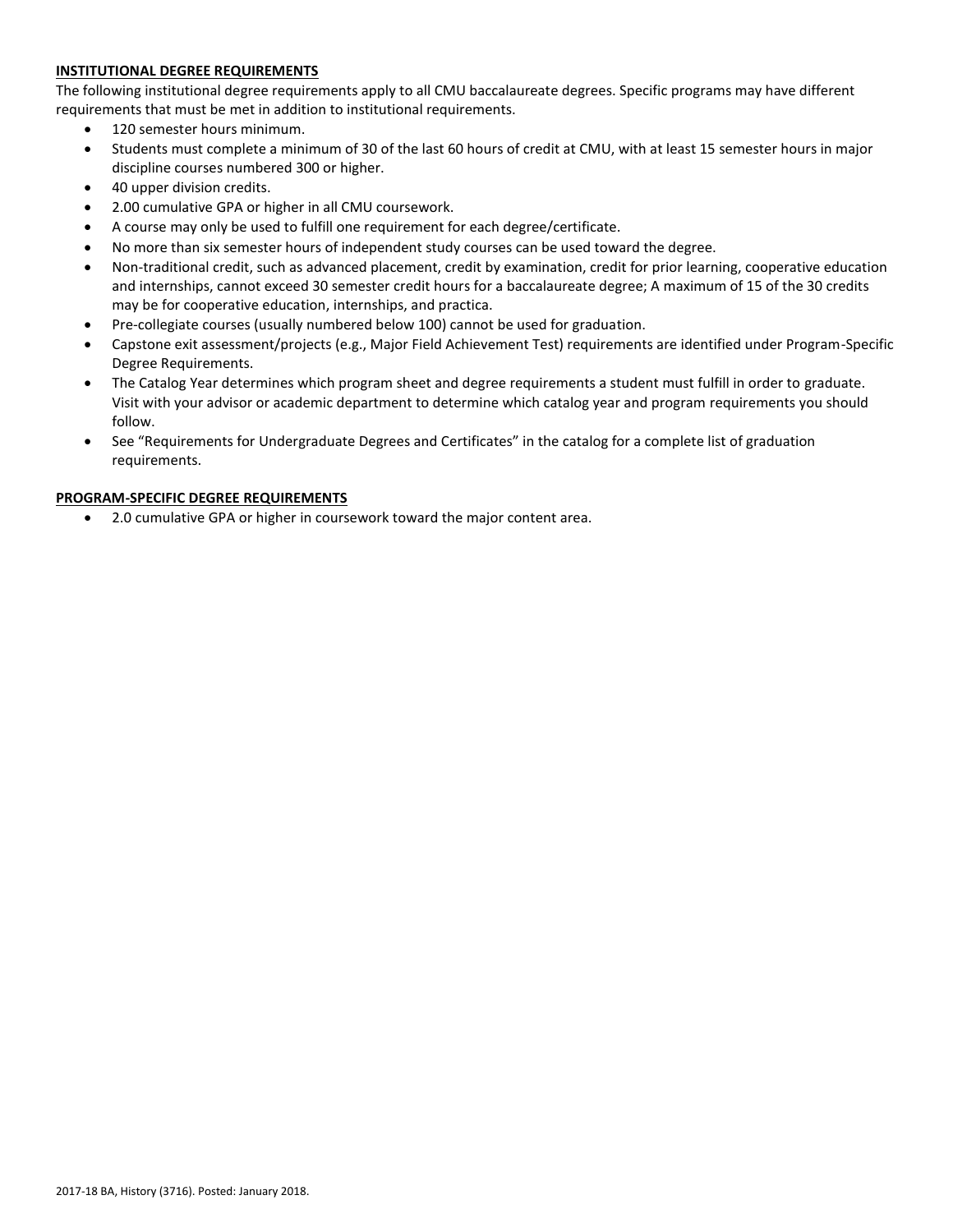# **ESSENTIAL LEARNING REQUIREMENTS** (31 semester hours)

See the current catalog for a list of courses that fulfill the requirements below. If a course is an Essential Learning option and a requirement for your major, you must use it to fulfill the major requirement and make a different selection for the Essential Learning requirement.

**English** (6 semester hours, must receive a grade of "C" or better and must be completed by the time the student has 60 semester hours.)

- ENGL 111 English Composition (3)
- ENGL 112 English Composition (3)

**Mathematics** (3 semester hours, must receive a grade of "C" or better, must be completed by the time the student has 60 semester hours.)

MATH 110 - College Mathematics (3) or higher

### **Humanities** (3 semester hours)

 $\square$  Select one Humanities course (3)

### **Social and Behavioral Sciences** (6 semester hours)

- $\Box$  Select one Social and Behavioral Sciences course (3)
- $\Box$  Select one Social and Behavioral Sciences course (3)

## **Natural Sciences** (7 semester hours, one course must include a lab)

- $\square$  Select one Natural Sciences course (3)
- $\Box$  Select one Natural Sciences course with a lab (4)

## **History** (3 semester hours)

 $\Box$  HIST 131 - United States History (3)

## **Fine Arts** (3 semester hours)

 $\Box$  Select one Fine Arts course (3)

# **OTHER LOWER-DIVISION REQUIREMENTS**

**Wellness Requirement** (2 semester hours)

- $\Box$  KINE 100 Health and Wellness (1)
- $\Box$  Select one Activity Course (1)

# **Essential Learning Capstone** (4 semester hours)

Essential Learning Capstone must be taken after completion of the Essential Learning English and Mathematics requirements, and when a student has earned between 45 and 75 hours.

- ESSL 290 Maverick Milestone (3)
- $\square$  ESSL 200 Essential Speech (1)

# **FOUNDATION COURSES** (6 semester hours)

Two consecutive courses in the same foreign language. Must receive a grade of "C" or better. FLAS 114 and 115 will NOT fulfill this requirement.

 $\Box$   $\underline{\hspace{1cm}}$   $\underline{\hspace{1cm}}$   $\underline{\hspace{1cm}}$   $\underline{\hspace{1cm}}$   $\overline{\hspace{1cm}}$   $\overline{\hspace{1cm}}$   $\overline{\hspace{1cm}}$   $\overline{\hspace{1cm}}$   $\overline{\hspace{1cm}}$   $\overline{\hspace{1cm}}$   $\overline{\hspace{1cm}}$   $\overline{\hspace{1cm}}$   $\overline{\hspace{1cm}}$   $\overline{\hspace{1cm}}$   $\overline{\hspace{1cm}}$   $\overline{\hspace{1cm}}$   $\overline{\hspace{1$ \_\_\_\_\_\_\_\_\_\_\_\_\_\_\_\_\_\_\_\_\_\_\_\_\_\_\_\_\_\_\_\_\_\_\_\_\_\_\_\_\_\_\_\_\_\_\_\_\_\_\_\_\_\_\_\_\_\_\_\_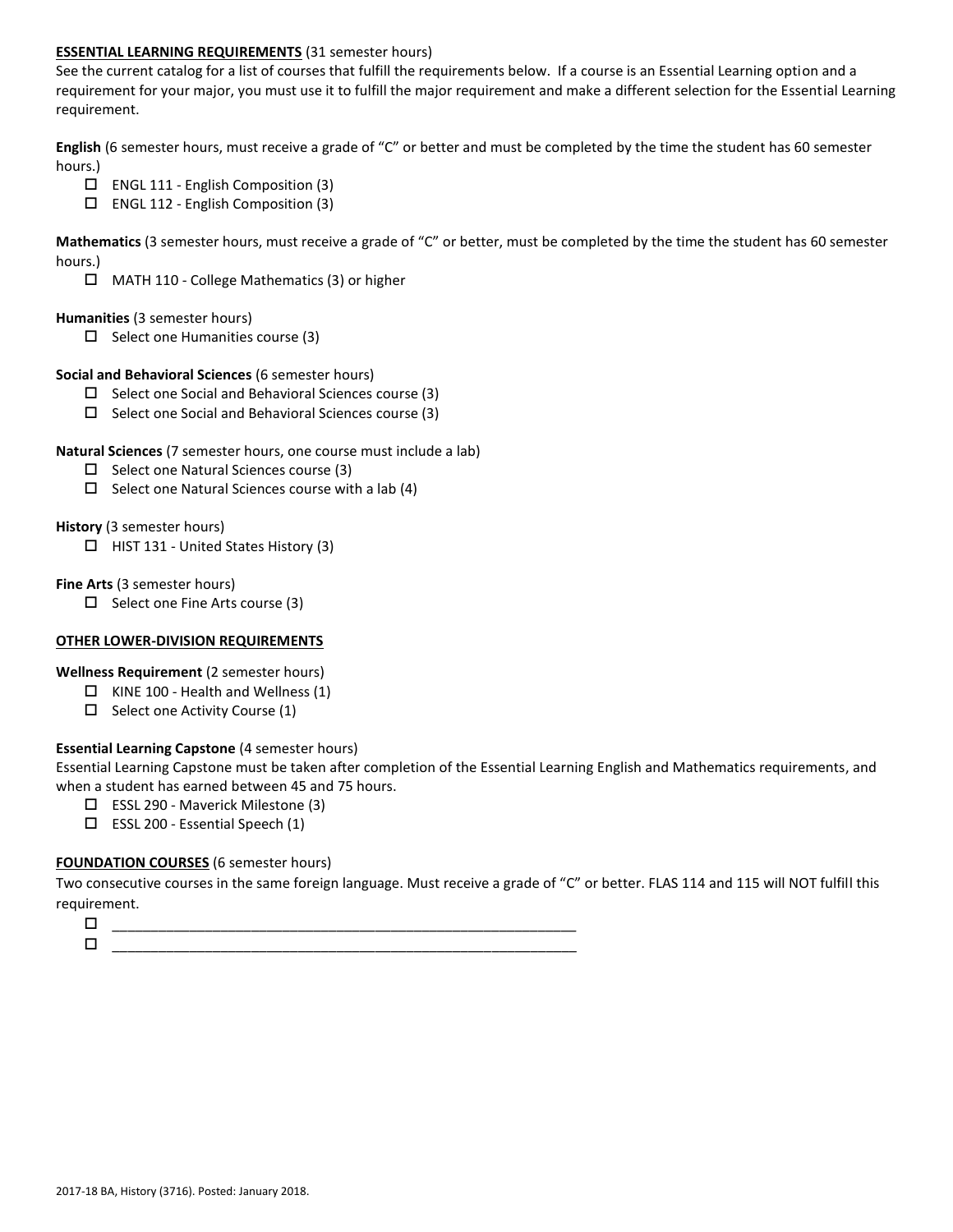### **BACHELOR OF ARTS: HISTORY REQUIREMENTS** (51 semester hours)

**History Core** (18 semester hours)

- $\Box$  HIST 101 Western Civilizations (3)
- $\Box$  HIST 102 Western Civilizations (3)
- $\Box$  HIST 132 United States History (3)
- $\Box$  HIST 202 Introduction to Historical Research (3)
- $\Box$  HIST 394 Junior Seminar in Historiography (3)
- $\Box$  HIST 404 Senior Seminar in Historical Research (3)

# **History Electives** (21 semester hours)

European History - Two of the following courses:

- HIST 300 History of England to 1660 (3)
- HIST 301 History of Modern Britain (3)
- HIST 302 History of Modern France (3)
- HIST 303 History of Modern Germany (3)
- HIST 330 History of 19th Century Europe (3)
- HIST 331 The 20th Century (3)
- HIST 350 Renaissance and Reformation (3)
- HIST 360 Medieval Europe (3)
- HIST 400 The Soviet Union and Eastern Europe (3)
- HIST 430 The Ancient Mediterranean World (3)
- HIST 445 The Holocaust (3)
- HIST 450 European History and Film (3)
- \_\_\_\_\_\_\_\_\_\_\_\_\_\_\_\_\_\_\_\_\_\_\_\_\_\_\_\_\_\_\_\_\_\_\_\_\_\_\_\_\_\_\_\_\_\_\_\_\_\_\_\_\_\_\_\_\_\_\_\_ \_\_\_\_\_\_\_\_\_\_\_\_\_\_\_\_\_\_\_\_\_\_\_\_\_\_\_\_\_\_\_\_\_\_\_\_\_\_\_\_\_\_\_\_\_\_\_\_\_\_\_\_\_\_\_\_\_\_\_\_

World History - One of the following courses:

HIST 310 - Latin American Civilization (3)

HIST 333 - The International History of the Cold War (3)

- HIST 334 History of the British Empire (3)
- HIST 340 History of the Middle East (3)
- HIST 403 East Asia and the Modern World (3)
- HIST 406 History of the African Continent (3)
- \_\_\_\_\_\_\_\_\_\_\_\_\_\_\_\_\_\_\_\_\_\_\_\_\_\_\_\_\_\_\_\_\_\_\_\_\_\_\_\_\_\_\_\_\_\_\_\_\_\_\_\_\_\_\_\_\_\_\_\_

United States History - Two of the following courses:

```
HIST 305 - The Old South (3)
```

```
HIST 342 - The Early American Republic (3)
```

```
HIST 344 - The Age of Industry in America (3)
```

```
HIST 345 - The History of Immigration, Race, and Ethnicity in America (3)
```

```
HIST 346 - The 1950's and 1960's (3)
```

```
HIST 347 - Global America: 1970-2000 (3)
```

```
HIST 370 - Early U.S. Women's History (3)
```

```
HIST 371 - 20th Century U.S. Women's History (3)
```

```
HIST 415 - Colonial America (3)
```

```
HIST 416 - The American Revolution (3)
```

```
HIST 420 - Civil War (3)
```
\_\_\_\_\_\_\_\_\_\_\_\_\_\_\_\_\_\_\_\_\_\_\_\_\_\_\_\_\_\_\_\_\_\_\_\_\_\_\_\_\_\_\_\_\_\_\_\_\_\_\_\_\_\_\_\_\_\_\_\_

```
 ____________________________________________________________
```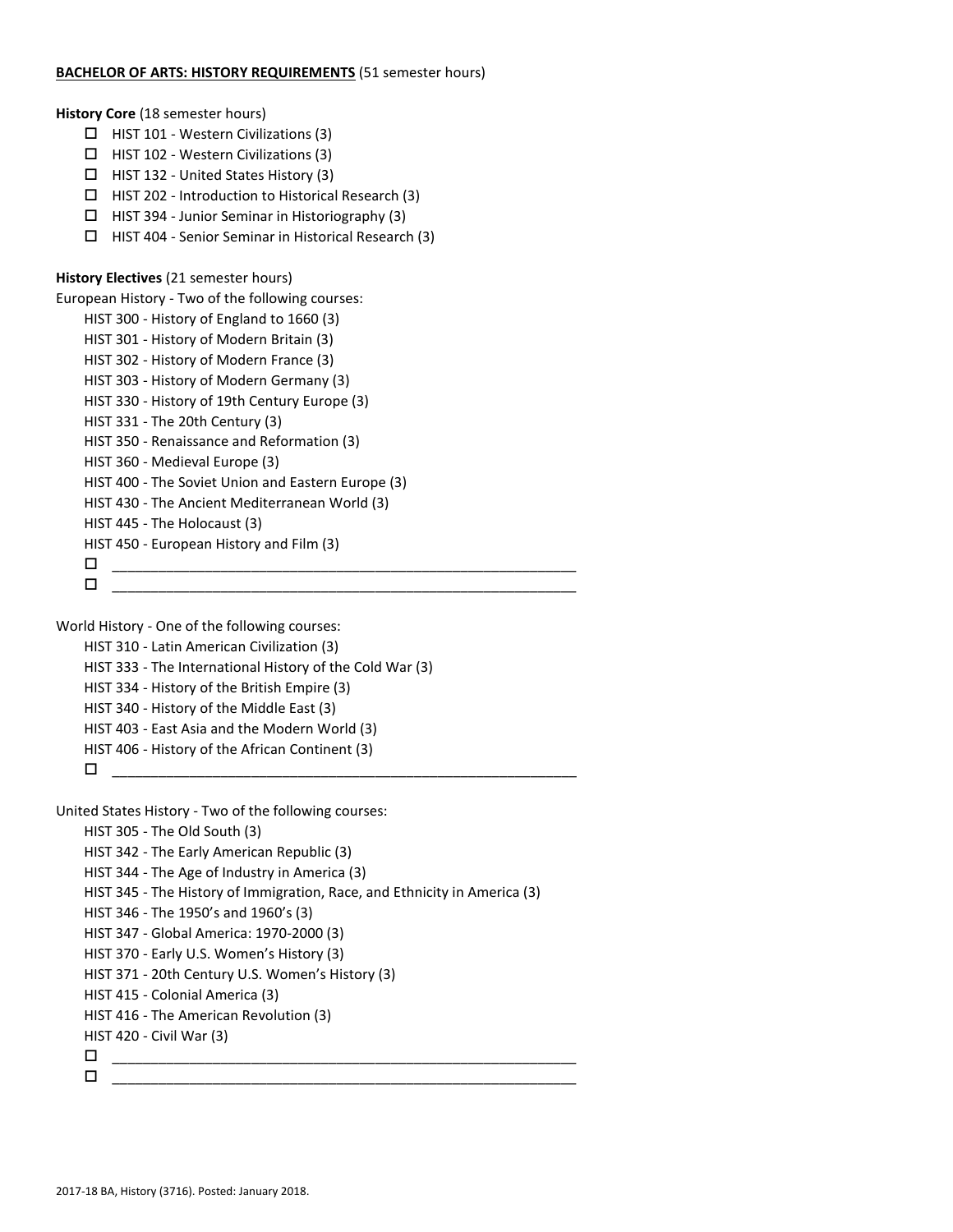| Topical History - Two of the following courses: |  |
|-------------------------------------------------|--|
| HIST 315 - American Indian History (3)          |  |
| HIST 316 - American Slavery (3)                 |  |
| HIST 320 - The American West (3)                |  |
| HIST 332 - History of Modern Warfare (3)        |  |
| HIST 355 - Ancient and Medieval Cities (3)      |  |
| HIST 375 - American Sports History (3)          |  |
| HIST 405 - Introduction to Public History (3)   |  |
| HIST 410 - Environmental History (3)            |  |
| HIST 425 - The History of Sexuality (3)         |  |
| HIST 435 - Classical Archaeology (3)            |  |
| HIST 440 - Early & Medieval Christianity (3)    |  |
| H                                               |  |
|                                                 |  |
|                                                 |  |

# **History Specialization** (12 semester hours)

Choose four additional Upper Division History courses selected from European, United States, World, or Topical History.

| г | _______________________                                                         |
|---|---------------------------------------------------------------------------------|
| п | the contract of the contract of the contract of the contract of the contract of |
| п |                                                                                 |
| п |                                                                                 |
|   |                                                                                 |

**GENERAL ELECTIVES** (All college level courses appearing on your final transcript, not listed above that will bring your total semester hours to 120 hours. 26 semester hours, 4 hours of upper division will be needed.)

| $\Box$ |  |
|--------|--|
|        |  |
|        |  |
|        |  |
|        |  |
|        |  |
| $\Box$ |  |
|        |  |
|        |  |
|        |  |